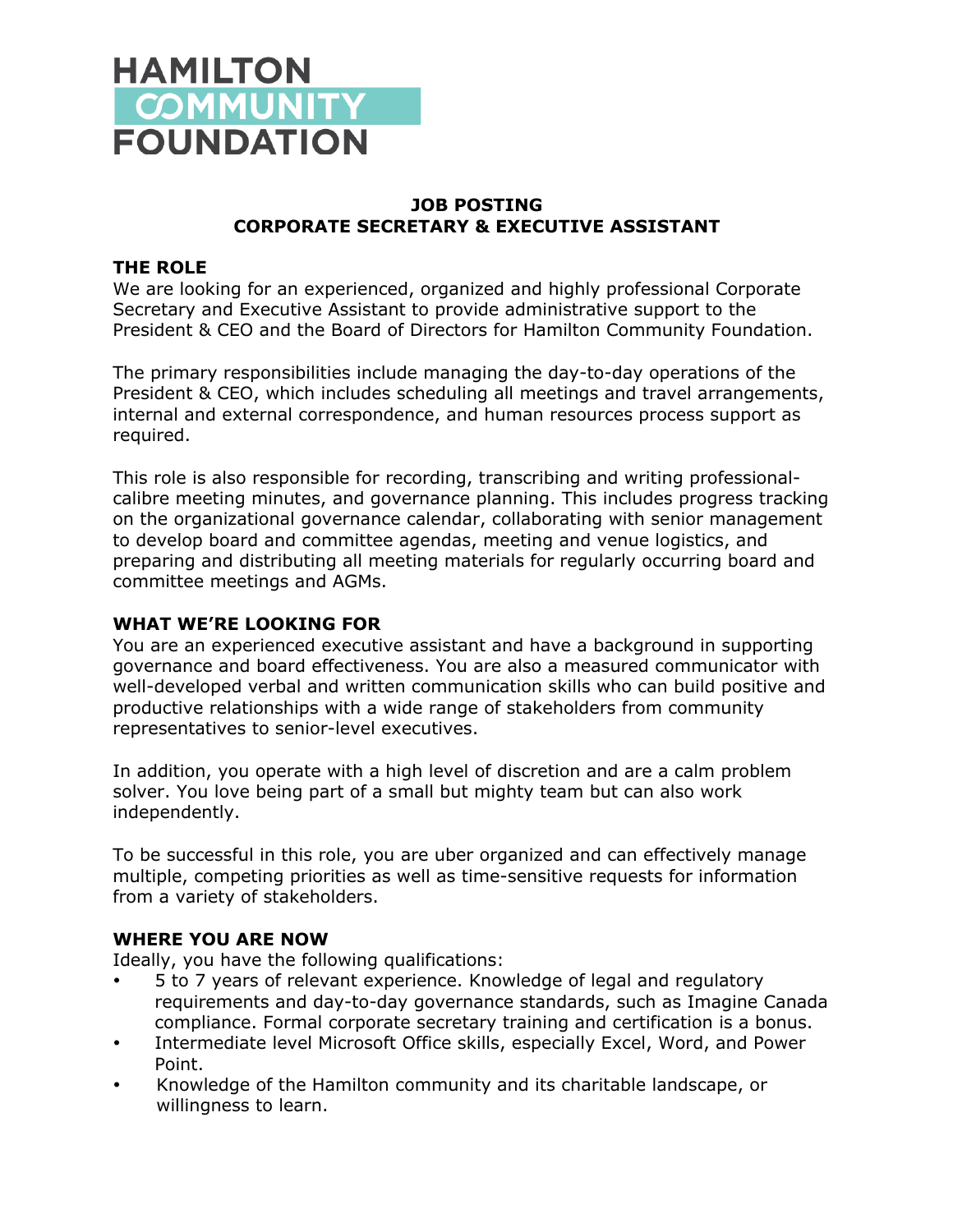# **HAMILTON COMMUNITY FOUNDATION**

**Job type:** Permanent, full-time, hybrid work environment **Hours:** Monday-Friday, 8:30am-4:30pm

**Salary Range:** \$55,000 to \$65,000, commensurate with experience, plus benefits. Throughout the process, we'll learn more about your skills and experience, which will help us determine your starting salary based on what you bring to the team.

# **APPLICATION INSTRUCTIONS**

1. Deadline is Monday, June 6th, 2022

2. Please submit an up-to-date resume with cover letter to hcfjobs@pollinate.net. In your cover letter, please answer the following questions:

- Why would you like to work for Hamilton Community Foundation?
- What do you enjoy most about being a Corporate Secretary & Executive Assistant?

**Please Note:** Fraudulent employment offers are on the rise. While we post on legitimate job sites such as LinkedIn, Indeed, Charity Village and the Association of Administrative Professionals, sometimes postings on those sites are copied by job scammers and used to make fraudulent offers. We work with recruiting partners who may be in contact to schedule interviews, but we never make job offers through third-party providers. A legitimate job offer will always come from a Hamilton Community Foundation employee and branded email address. If you have any questions or concerns about communication you have received on behalf of Hamilton Community Foundation, please reach out to our recruiting partner at hcfjobs@pollinate.net.

## **ABOUT HAMILTON COMMUNITY FOUNDATION**

Hamilton Community Foundation (HCF)'s vision is a vibrant, diverse and inclusive Hamilton and our mission is to drive positive change by connecting people, ideas and resources. We do this by helping people give in a way that has meaning to them and impact in the community, providing grants and financing to charitable organizations and initiatives and bringing people together to address priority issues that affect Hamiltonians. Last year HCF gave 918 grants to 344 charities, totalling \$13.2 million and provided loans of \$11.9 million to charities and non-profits across Hamilton.

HCF is part of a network of close to 200 Canadian community foundations that contribute time, leadership and financial support to initiatives that benefit their community.